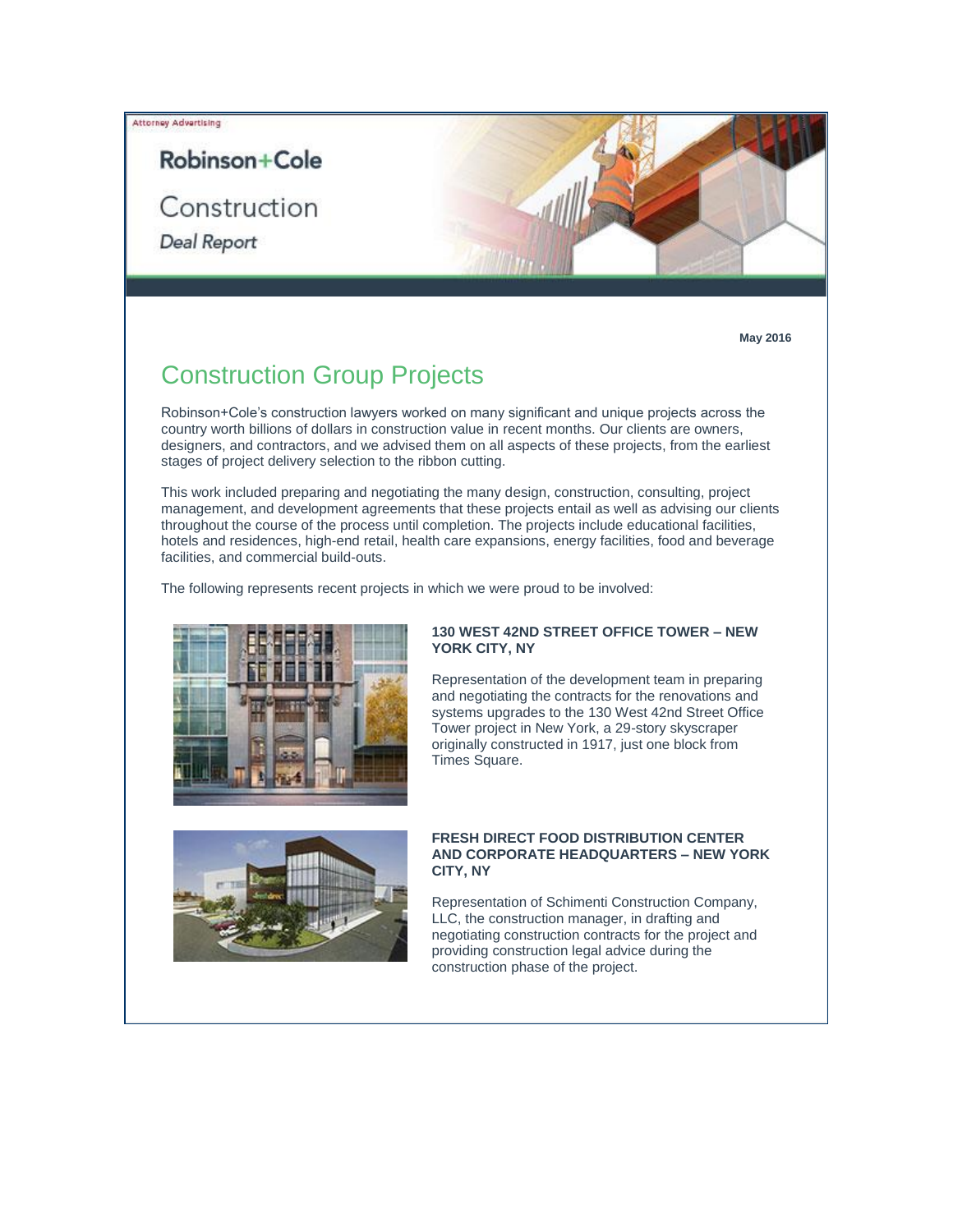



## **MACY'S – SEATTLE, WA**

Representation of the project developer in drafting and negotiating the design, construction, and project management agreements for the \$45 million renovation to the core and shell work and retenanting the upper floors of the historic Macy's building in downtown Seattle, Washington.

## **NEW INTERDISTRICT ELEMENTARY MAGNET SCHOOL EXTENSION – STAMFORD, CT**

Representation of the City of Stamford in procuring, preparing, and negotiating the design and construction contracts for the renovation of six buildings and a new addition on an existing campus for the New Interdistrict Elementary Magnet School Extension to the Rogers 1B Interdistrict Magnet School Program on Strawberry Hill Avenue in Stamford, Connecticut.



### **PROVIDENCE COLLEGE'S ARTHUR AND PATRICIA RYAN CENTER FOR BUSINESS STUDIES – PROVIDENCE, RI**

Representation of Providence College in drafting and negotiating the major design, construction, and consulting agreements for the school's new Arthur and Patricia Ryan Center for Business Studies, a 64,000 square-foot facility that will serve as the home to the Providence College School of Business.



### **STAMFORD POLICE DEPARTMENT – STAMFORD, CT**

Representation of the City of Stamford in procuring, preparing, and negotiating the design contracts that involved the deconstruction, relocation, and reconstruction of a historical structure for a new police headquarters, including all required offices, administrative areas, labs, public areas, jail cells, and other required spaces for the Stamford Police Department to operate effectively and safely.

For more information, contact a member of **Robinson+Cole's Construction Group**:

| Joseph A. Barra   Dennis C. Cavanaugh   Gregory R. Faulkner |
|-------------------------------------------------------------|
| Martin A. Onorato   Todd R. Regan   Peter E. Strniste Jr.   |
| Lisa B. Andrzejewski   Keane E. Aures   Robert M. Barrack   |
| Jonathan R. Hausner   Elizabeth K. Wright                   |